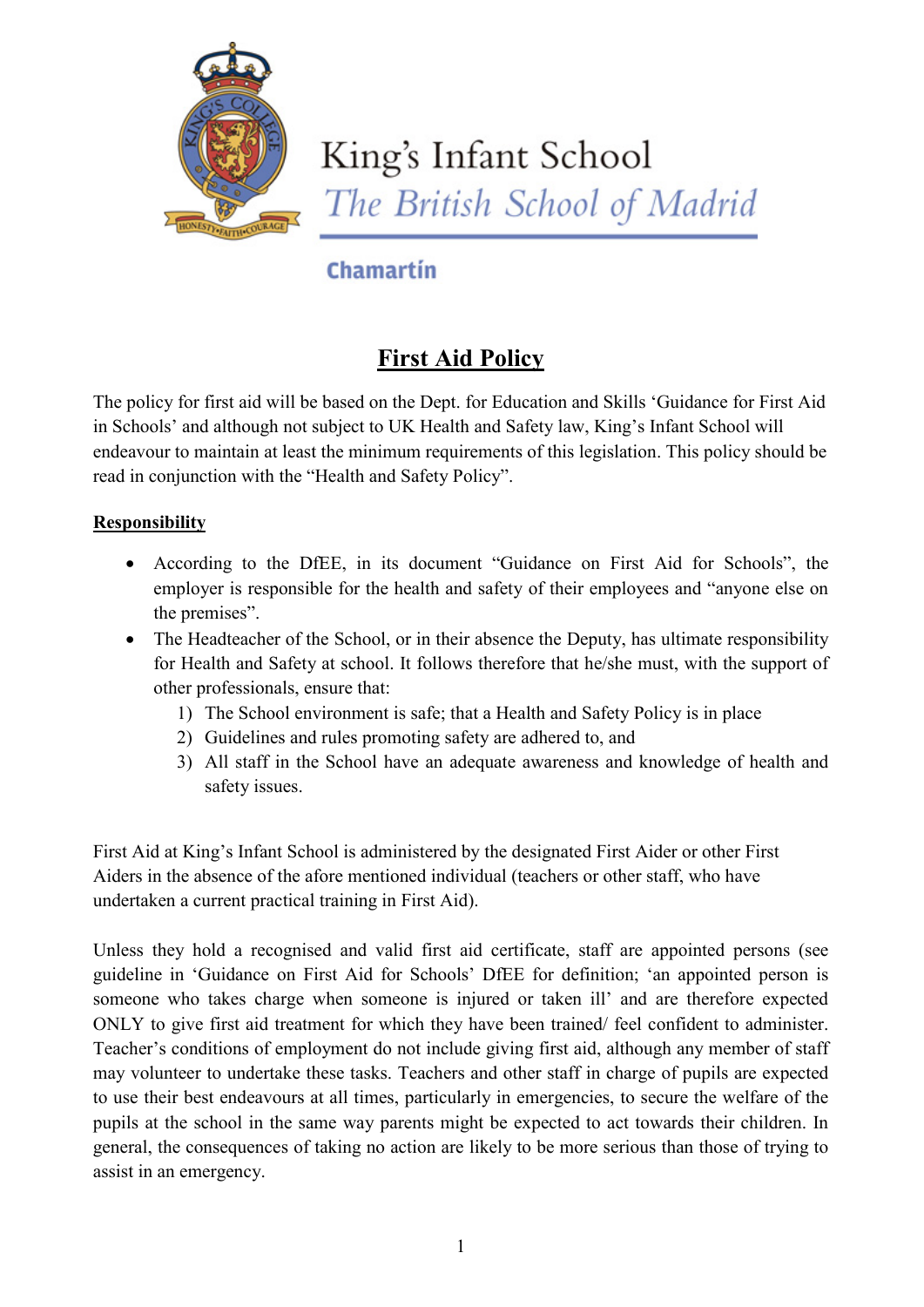How many First-Aiders are required?

- An appointed person is the minimum legal requirement.
- There are no rules on exact numbers but as a guide a lower risk place of work (e.g. shops, offices and libraries) should have at least one first-aider for every 50-100 employees.
- King's Infant School falls into the lower risk category. However, account should be taken of the fact that all first-aiders may not be in the school at the same time (due to sickness, residential trips, no nurse not being on-site etc.) and because of this,

First-aid training should be given to more than the minimum recommended number of people to ensure adequate coverage at all times.

- A First-Aider will have undergone specific training as set out by the Health and Safety Commission.
- Schools such as King's Infant School with Early Year provisions should follow Early Years Foundation Stage guidance and ensure that there is always at least one person on the premises (and on outings) who holds a Paediatric First Aid certificate.

#### **Immediate Action when dealing with a Serious Incident**

First Aiders are taught the following steps in dealing with any emergency:

#### **1) Assess the situation**

Quickly and calmly find out what has happened, and look for further dangers, such as fire, chemicals, etc., which may still be present.

#### **2) Make the area safe**

Protect the casualty, yourself and others from danger. Do not attempt to do too much yourself.

#### **3) Assess all casualties and give emergency aid**

Appropriate and adequate emergency aid may alleviate pain and suffering, and occasionally even save a life (remember the ABC: Airway, Breathing and Circulation are vital requirements). Prioritise according to severity of injury when dealing with multiple casualties.

### **4) Get Help**

Summon a qualified First-Aider. Quickly ensure that any necessary specialist help is on the way.

#### **5) Complete an Accident/Incident Form using iAuditor**

Detail what happened, what the injury was and what you did immediately.

#### **6) Contact the parents if necessary and inform the Head of School if incident is serious**

#### **Practical Steps in the School Situation**

The Teacher is usually the first person to be involved in managing an accident or sudden illness. They must therefore carry out at least steps 1 and 2 above themselves until the first aider arrives on scene. The First Aider will decide (depending on the nature and the severity of the problem) whether the casualty should be moved. Much of this is common sense; a basic knowledge of safety and First Aid is also required.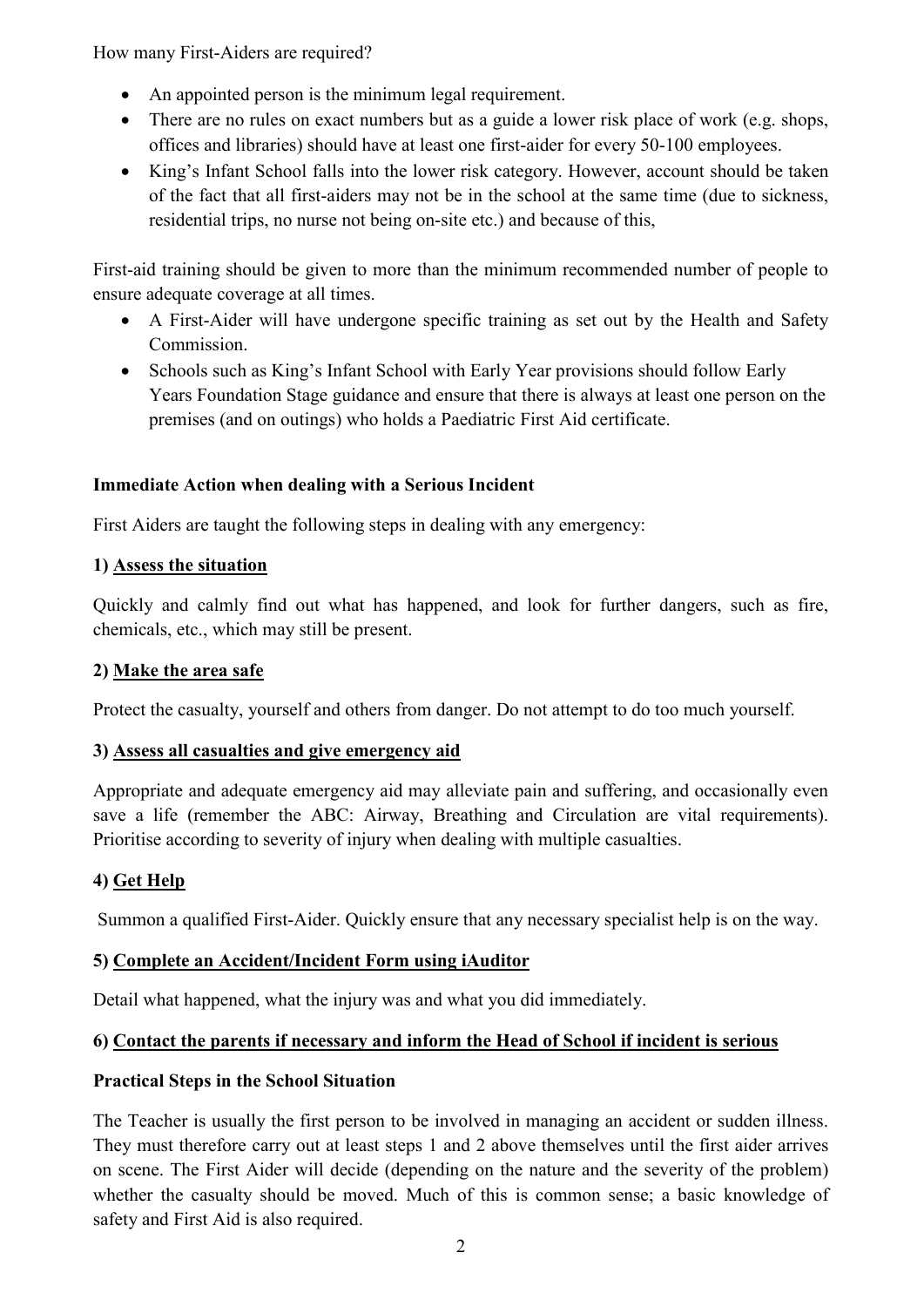Here a list is of staff with Paediatric First Aid training who can be contacted to deal with the incident:

| Miguel Angel Dominguez |  |
|------------------------|--|
| Fiona Coyle            |  |
| Caroline McDonell      |  |
| <b>Rachel Davies</b>   |  |
| Annelouise Jordan      |  |
| Purificacion Gonzalez  |  |
| Carol Turner           |  |
| Jessica Navarro        |  |
| Heather Panter         |  |
| Ester Almarza          |  |
| Susana Mora            |  |

#### **Authorised use of Defibrillator in case of emergency**

Caroline McDonell is the authorised trained (expires 2023) member of staff in the use of defibrillator in case of an emergency.

The teacher also has responsibility for the rest of the class, so will, if necessary, send or take the casualty to the Medical room where First Aid help is available. In the case of minor aches and pains or minor injuries a pupil feeling unwell may be accompanied by another pupil to visit the First Aider. The accompanying pupil should return to class as soon as the casualty has been handed over to a responsible adult. Alternatively, the First Aider can be summoned to the scene of an incident. In this case the teacher should stay with the casualty and send a responsible pupil or adult for help.

The Headteacher or Deputy must be informed, via the School Secretary or office staff, as soon as possible in the event of a serious incident. When a pupil is involved, the parents are also informed by telephone (trying first the home and then the work telephone numbers). If the parents cannot be contacted immediately the Headteacher must act "in loco parentis".

First Aid treatment is given either where the casualty has been injured or in the First Aid room. Continuing care is given if necessary either at school or by sending the casualty home or to hospital. The First Aider and/or Headteacher decide whether the casualty needs to be transported by car, taxi or ambulance. In the event of a less serious injury that requires physician follow-up or examination, it is the parent's responsibility to transport an injured pupil to hospital if a visit to the Casualty department or doctor for evaluation is deemed necessary.

In a serious emergency, a casualty would be taken, accompanied by an appointed person to the nearest Casualty department (usually Hospital Universitario HM [sanchinarro\)](https://www.google.com/search?safe=active&rlz=1C1GCEA_enES837ES838&sxsrf=AOaemvIjN5V64keCVXX90lsCi7nMRiJKzA:1633344548378&q=HM+sanchinarro&spell=1&sa=X&ved=2ahUKEwin2OfMyrDzAhUvDGMBHRHCBcYQkeECKAB6BAgCEDA) appropriate to their requirements. This decision will be made by the First Aider/Headteacher.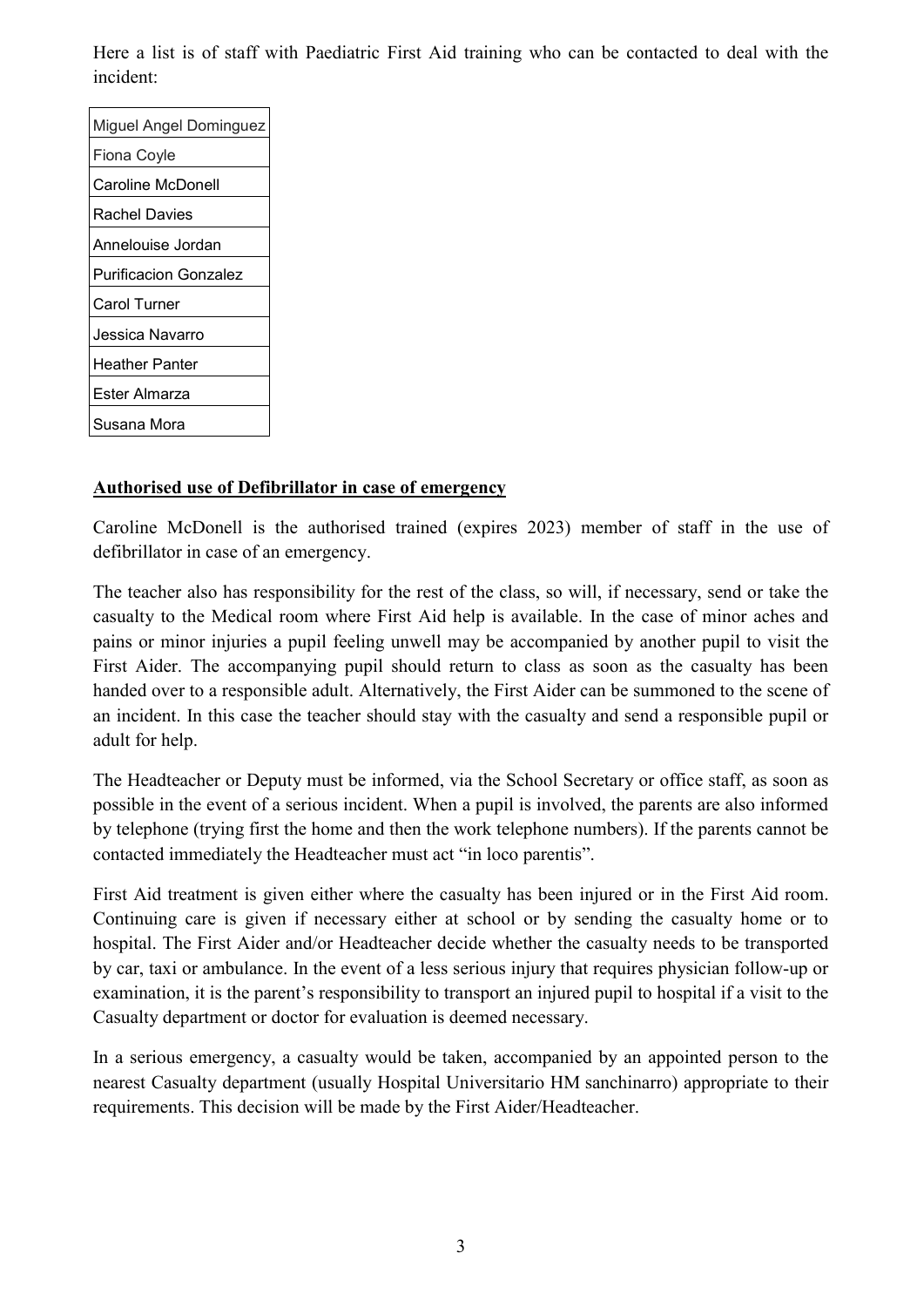#### **Accident/Incident Records**

All serious medical incidents or accidents are to be recorded by School Heath and Safety Officer or Headteacher onto the iAuditor system. Less serious incidents are recorded on internal systems on a shared google drive spreadsheet.

By law, this information should include the following:

- Name, year, date, time and location of incident
- Nature of injury
- Treatment given
- Follow-up taken (i.e. sent back to class, sent home, doctor/parents called etc.)

Completed form or information Entries should be made by any staff member who dealt with the case and telephone contact made with parents, where appropriate (for more serious injuries or potentially contagious illnesses, and all head injuries). The parents should be informed by telephone as soon as possible.

The Headteacher reviews all incidents with the Heath and Safety Officer in order to ensure that incidents are indeed handled properly and to determine and eliminate any avoidable causes of accidents.

#### **Quantity, Contents and Location of First Aid Kits**

(Reference to Guidance on First Aid for Schools, DfEE)

As a minimum, employers are required to provide a fully stocked first aid container on each site.

#### **There are First Aid kits located around the school in the following locations:**

First aid cupboard in our Administration area with at least the minimum provision of supplies. All classes and bottom patio should have a pack with gloves, plasters and gauzes for minor injuries to be dealt with in class.

#### **First Aid Bags for Residential and Day Trips (located in cupboard in medical room)**

An emergency healthcare is kept on the First Aid cupboard to be taken in trips. Also the person responsible for the trip must ensure that individual First Aid packs are taken for specific pupils (eg. Epipens or inhalers).

Whenever possible, the school First Aider or a member of staff with paediatric First Aid training will deal with body spillages. However, all staff should be made aware of the need for infection control with correct disposal of infectious materials and the wearing of gloves when handling such material or body fluids (see guidelines for dealing with spillage of bodily fluids under Infection Control Policy).

#### **IN CASE OF AN EMERGENCY, CALL 112**

#### **References:**

- 1. First Aid at Work. The Health and Safety (First Aid) Regulations 1981
- 2. Update on the review of the Health and Safety (First Aid) Regulations 1981 www.hse.gov.uk/firstaid/review/dec05.htm